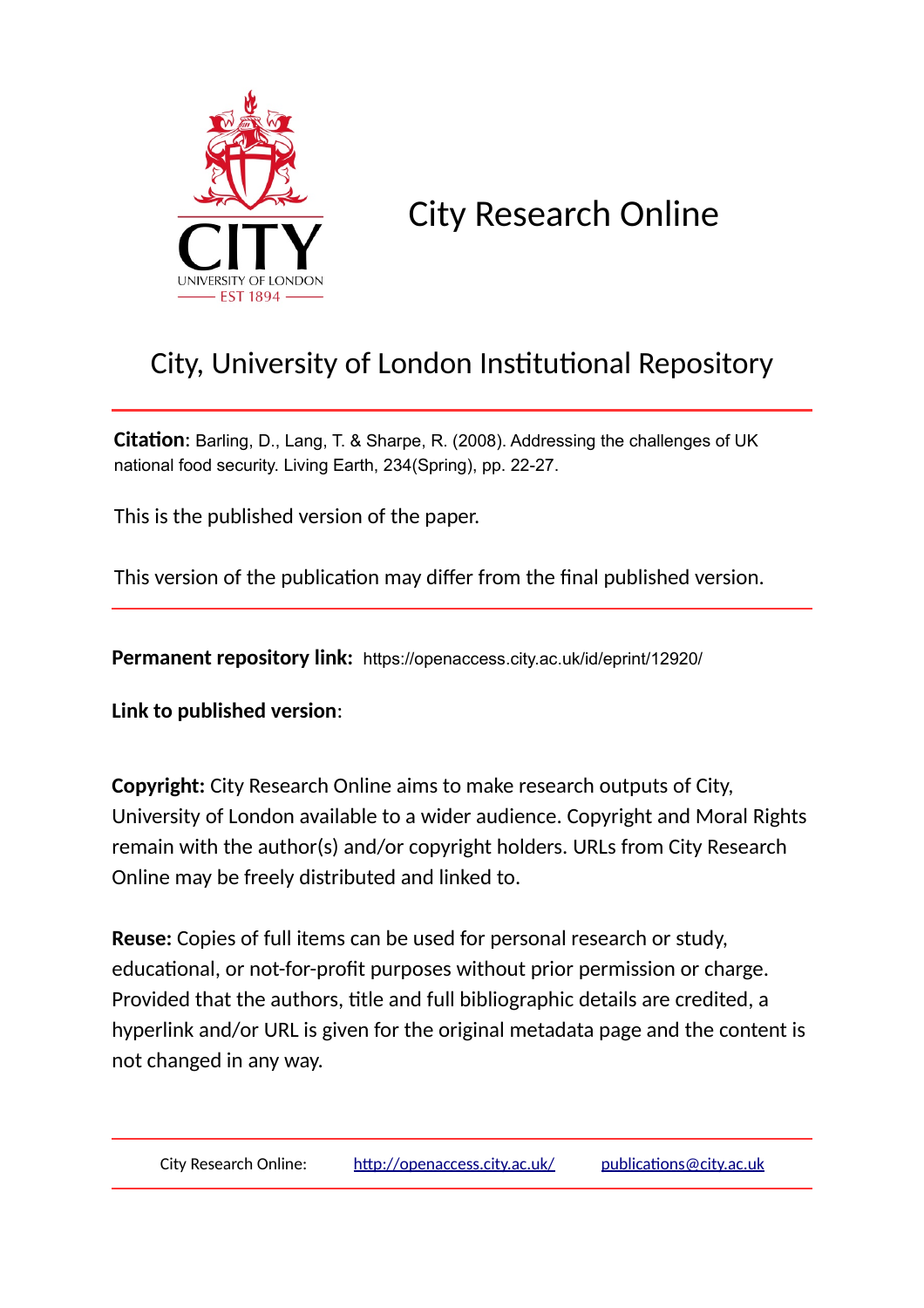Food security has risen up the political agenda, but sufficiency of supply is not the whole challenge say **Dr David Barling**, **Professor Tim Lang** and **Rosalind Sharpe**. Instead, we should look at 'food capacity' and the sustainability of our models of production and consumption

s it did in the 1930s and again in the 40s and 70s, food security has risen silently but rapidly up the political agenda.<br>In the recent decades of consumerist bonanza economics, politicians have been hulled into seeing foo security has risen silently but rapidly up the political agenda. politicians have been lulled into seeing food supply as a problem confined to the developing world. Memories of the 70s oil crises faded. Now, in the era of climate change, an urgent focus on global food supply and demographics, agricultural methods and GM is back. This time, it's the rich world nations which are feeling doubly about the impact of insecurity elsewhere.

Although there is real evidence that the fundamentals of 20thcentury food security are changing, discourse is being pitched **Focusing on food supply** still too much in defensive mode. We think there is an opportunity to switch from that – and the neo- and eco-Malthusian concerns (of which more later) about adequacy of supplies – into a more optimistic discourse about what we call national food capacity. The premise we wish to articulate is that national food capacity is a way of linking the capacity to produce the appropriate food for society's needs and for our future environmental sustainability. A study by the Stockholm Environmental Institute in 2006 showed how the UK's food system operates as though there are six planets, so heavy is increasingly relying on others to produce our food.

threatened – worried about their own food supply, and worried *The Grocer* rose 8% over the last two years, furthermore, water Consumers used to declining not rising food costs can be quick to react. If such reactions emerge in affluent countries, pity the poorer countries. A concern for them motivated the UN's Right to Food special rapporteur to state last year that biofuel production was a "crime against humanity". For decades, declining food prices have been an indicator of 'progress'. Worry about the reversal led to high-level discussion at the World Economic Forum in January. World grain stocks are at the lowest level for 25 years. In the UK, food prices as measured by specialists have been warning of a coming crisis for years.

In the need to change direction, the UK is by no means alone. Much food security attention is currently on China. In 2007 overall food price inflation was 18% and pork meat shot up 43%. In the UK, food eaten at home accounts for less than 10% of household expenditure, in China for many households it accounts for over half. The price rise so troubled the Chinese government that it halted its promotion of biofuels, calling on farmers to return to producing food, not fuel. In richer countries, the impact of food inflation is already being registered. Much cited are tortilla protests in Mexico and boycotts on bread in France and tomatoes in Argentina.

current UK food's footprint. We are using land inappropriately, and the EU's then 15 countries would need to use more than 70% So, what is behind this interest in food supply? One factor has been the rush to biofuels by the US and European Union. The EU set a goal that bioethanol and biodiesel will provide 20% of transport fuel by 2020. This has been widely criticised, most recently by the Commons Environmental Audit Committee. Analysts recognise that whether oil supplies are at 'peak' or not is immaterial. To use land previously available to grow food as a fuel substitute is probably folly. It is energy inefficient in its own terms, let alone for its knock-on effects on food prices. It has been calculated that of land currently down to cereals, oilseeds and sugar to produce biofuels equivalent to just 10% of those countries' transport fuel. With the possible exception of Brazil's use of sugar cane (arguably a much better use of its prodigious growth capacity than eating it), biofuels add to rather than resolve policy problems. They distort prices and land use, confounding rather than promoting a shift to sustainable lifestyles. Brazil already provides 20% of its transport fuel from biofuel, but it is probably exceptional. Is the era of cheap food therefore coming to an end? The considered view ranges from 'probably' to 'possibly'. Analysts vary in the emphases they place on different factors. Deep green analysts are the most



# **The root of the problem**

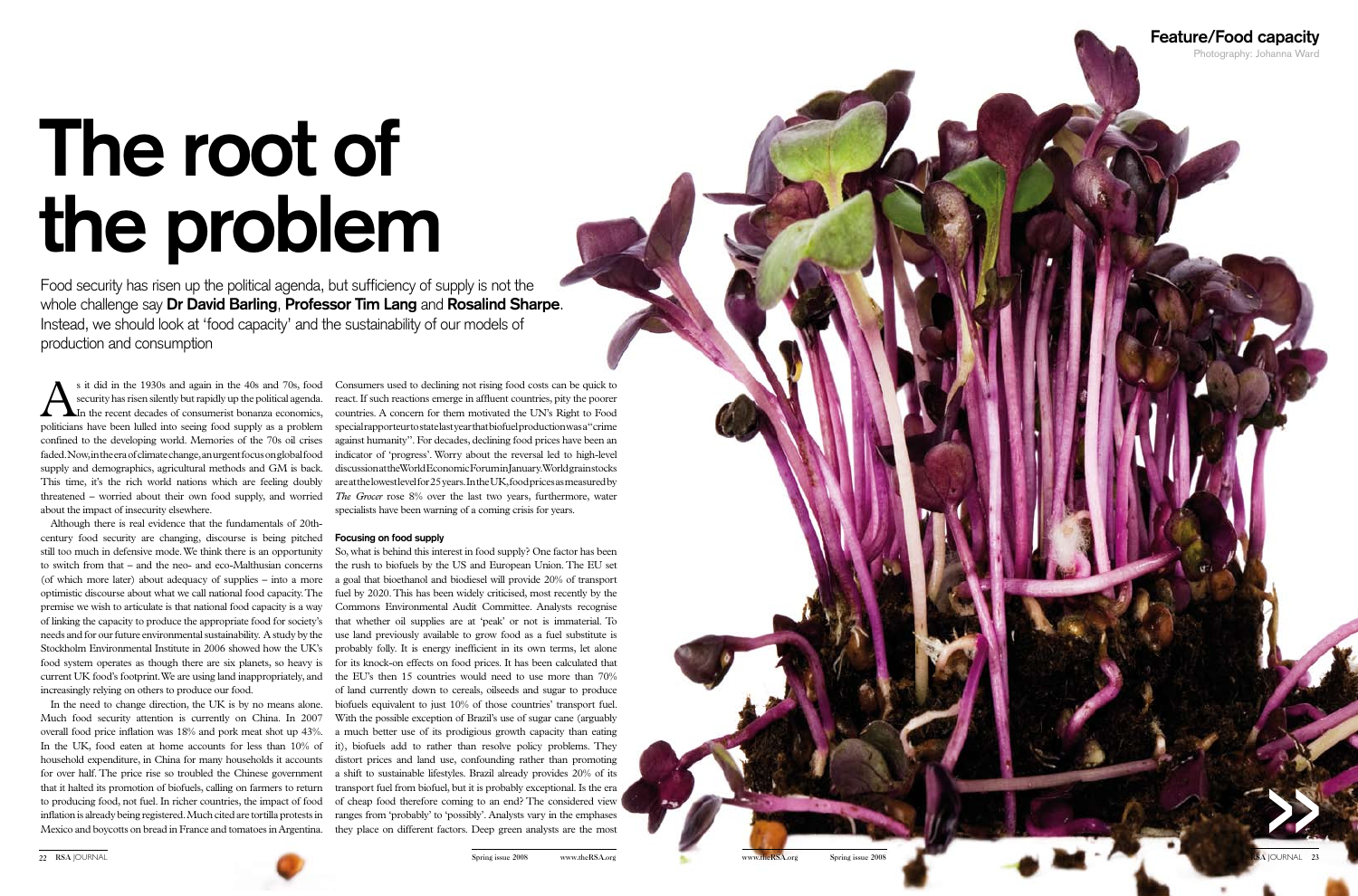sober but in truth, nothing is certain yet. There is considerable policy room for manoeuvre if only political and business leaders chose to act in concert. But there is not much sign of that yet.

Optimists argue that the current dislocations in food markets will sort themselves out. Government subsidies plus investors turning to commodity markets as a safe haven in these uncertain financial times don't help, but sanity will prevail. Back in the early 70s there was a not dissimilar short period of food crisis talk. Then, like today, there was concern about oil running out. Two major famines – in Sudan and Bangladesh – sparked sober assessments of world shortages.

However, this time the concerns about structural factors are both deeper and more numerous than about mere oil prices or the adequacy of famine relief and food reserves. This time there is a coincidence of at least seven structural pressures which are reshaping the capacity to meet food demands equitably. These include: land (there's not much more of it); demography (lots more people); fossil fuel energy (it's near to its limits); dietary change (richer diets leave deeper ecological footprints); climate change (it's set radically to change production and impact on natural resources); water (stress is set to affect billions of people); and urbanisation (more people now live in towns than in foodgrowing rural areas). All of these changes are emerging at a time when a market mentality dominates national and international food institutions. This is not a good recipe for bold thinking. Governments rely on big companies while companies know their limits. One does not have to subscribe to the original Malthusian prognosis to recognise that these are serious challenges for food governance and supply chains. In his *Essay on the Principle of Population* of 1798, the Rev. Thomas Malthus argued that food supplies can only grow arithmetically while population has the tendency to increase geometrically. Events in the 19th century proved him wrong, and his ecologically inspired neo-Malthusian successors again wrong in the late 20th century. Production rose due to improved techniques on and off the land. But the scale of the 21st-century challenge, 9 billion people by 2050, is what worries analysts. More land could be released for food, but only by chopping down forests, which provide vital climate change mitigation features.

With Brazil, Russia, India and China, plus other countries becoming more prosperous, their diets are already going through the Nutrition Transition. This phrase refers to the shift from a restricted but adequate diet – staples with plants, meat and dairy only occasionally – to a more 'western' diet. This features soft drinks rather than water, more meat products replacing plant proteins and more value-added processed foods, with their accompanying toll of fat, salt and sugars. The evidence that this transition is already under way is strong. In a series of studies of developing countries, Prof Barry Popkin and colleagues at the University of North Carolina have shown



## **"Within Whitehall it is no longer unthinkable to ask 'what are farmers for?'"**

the remarkable 'pull' that growing soft drink, meat and dairy consumption is having. The World Health Organisation and national health organisations already note the rise in ill-health due to western-style over-consumption: the so-called epidemiological transition from malnutrition to mal-consumption. But health bodies have not so far laid equal emphasis on the environmental impact of this dietary change. This is changing.

The 2007 Food and Agriculture Organisation Livestock's Long Shadow report about the impact of more livestock has been akin to throwing a boulder into a lake; the ripples are spreading far. Long a promoter of animal production as developing world farmers' route to better incomes, the FAO acknowledged that meat production is remarkably heavy in its land use. Not only are animals slow converters of energy (sun, soil, plant growth), they also tend to be fed extra food by their farmers. Their ecological footprint is therefore heavy. While the FAO didn't go this far, a shift to vegetarian or less meatbased diets could reduce the ecological burden, but that would require controls on consumption and consumer aspirations which would be politically tricky. It's not a route taken up by any country so far.

### **The UK position**

The official UK position is reflected in a cleverly argued paper published in late 2006 by the economics team at the Department for Environment, Food and Rural Affairs (Defra). This articulated the dominant position within government – and certainly reflects mainstream Treasury thinking. The paper argued that as a rich country the UK will always be well-placed to buy food on open markets. It is a myth that the UK fed itself in living memory. Indeed, one has to dig back to the mid-18th century to find near complete self-sufficiency. The government's patience with farming wore famously thin with the 2001 foot and mouth disease outbreak. It led to a Commission which argued in its 2002 report that farming needs to be more market-led while delivering environmental public goods. This has been the overall strategy ever since. In that context, a switch from food to fuel production has come like the proverbial White Knight on a charger to big farming. Not only have grain prices rocketed but switching to growing fuel offers doubly rich pickings. To the Treasury, this looks like a winner. Stop thinking of food; grow fuel. Within Whitehall it is no longer unthinkable to ask 'what are farmers for?' We detect a new political map emerging about food in the UK. If the politics of food in the late 80s and 90s was about safety and diet-related ill-health, the coming period will